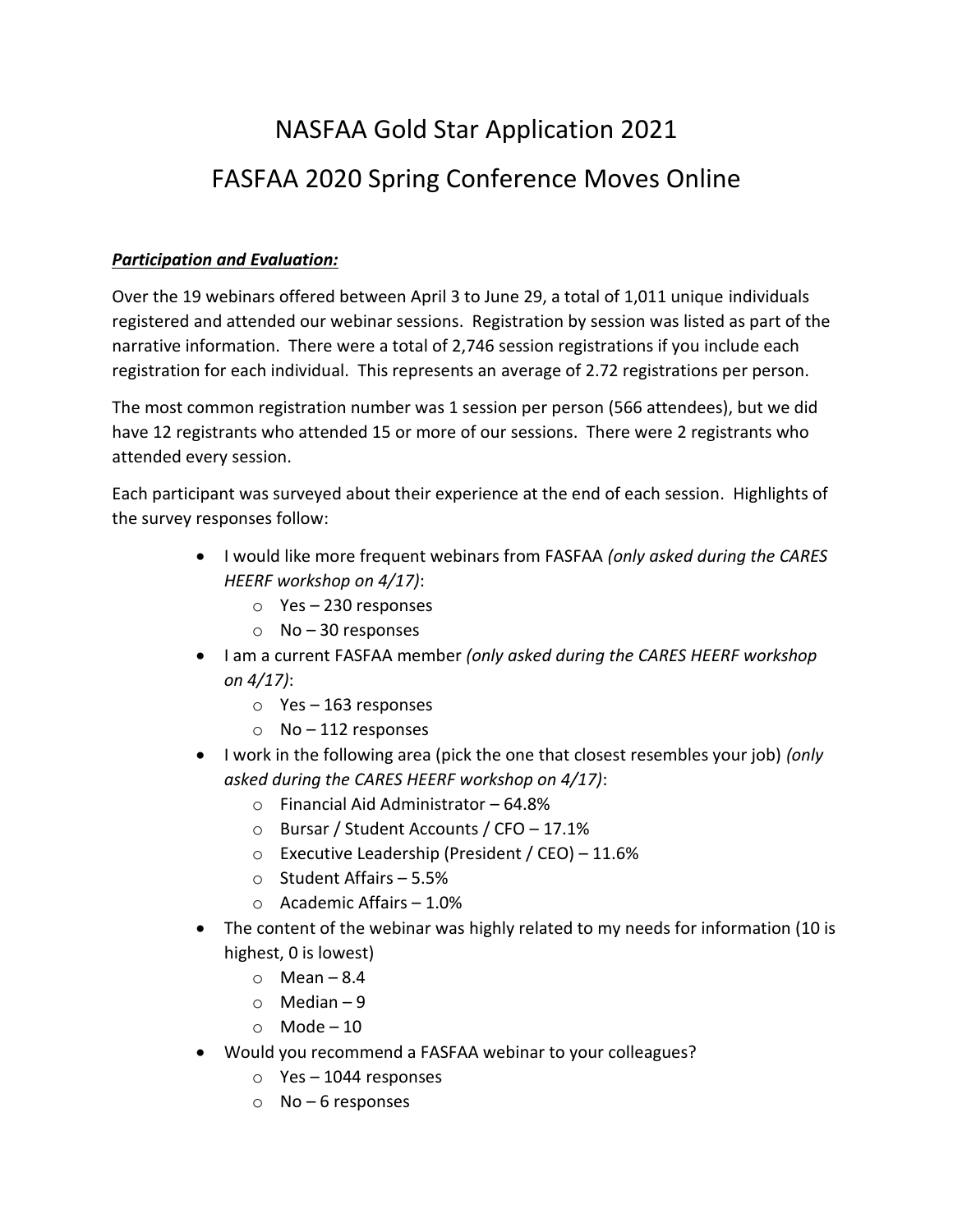- How helpful and relevant was our session today? (10 is most relevant)
	- $\circ$  Mean 9.46
	- $\circ$  Median 10
	- $\circ$  Mode 10
- How effective was our presenter in sharing the information on our webinar? (10 is most effective)
	- o Mean 9.68
	- o Median –10
	- $\circ$  Mode 10

## *Costs and Revenue:*

The project had minimal to nil costs as we made use of the LogMeIn promotion of 3 free months of use of GoToWebinar / GoToMeeting. We did spend some resources to provide "prizes" to several members who attended the Business Meeting and Awards Ceremony (selected at random) but these gifts would have been provided during our annual conference anyway so there was no additional cost.

We also ran a charity drive during the online conference to support our designated charity. The organization provides housing and food support for homeless teens and young adults, and they had urgent needs. We raised \$2,413 in individual donations during the online conference period.

Revenue produced included the additional memberships (as highlighted in our narrative description), the registration fees from the NASFAA authorized training sessions, and the retained sponsorship that would have had to be returned to our sponsors if we did not offer any online conference option. Our annual budget for Sponsorship for FY20 was \$57,320; we retained \$25,200 of sponsorship.

We made use of remaining College Goal Sunday funds (with Board authorization) to buy copies of The Privileged Poor for members who renewed and participated in our year-end webinar.

## *Goals and Achievements:*

We hoped to grow membership and maintain the usual growth rate that we receive from the annual conference. We met and exceeded our membership growth.

We wanted to engage new members, returning members, and other staff within the institution. Our registration proves we did this.

We wanted to retain revenue produced from sponsorship from the conference since the annual conference is our major revenue producer. We were able to retain about half of our total